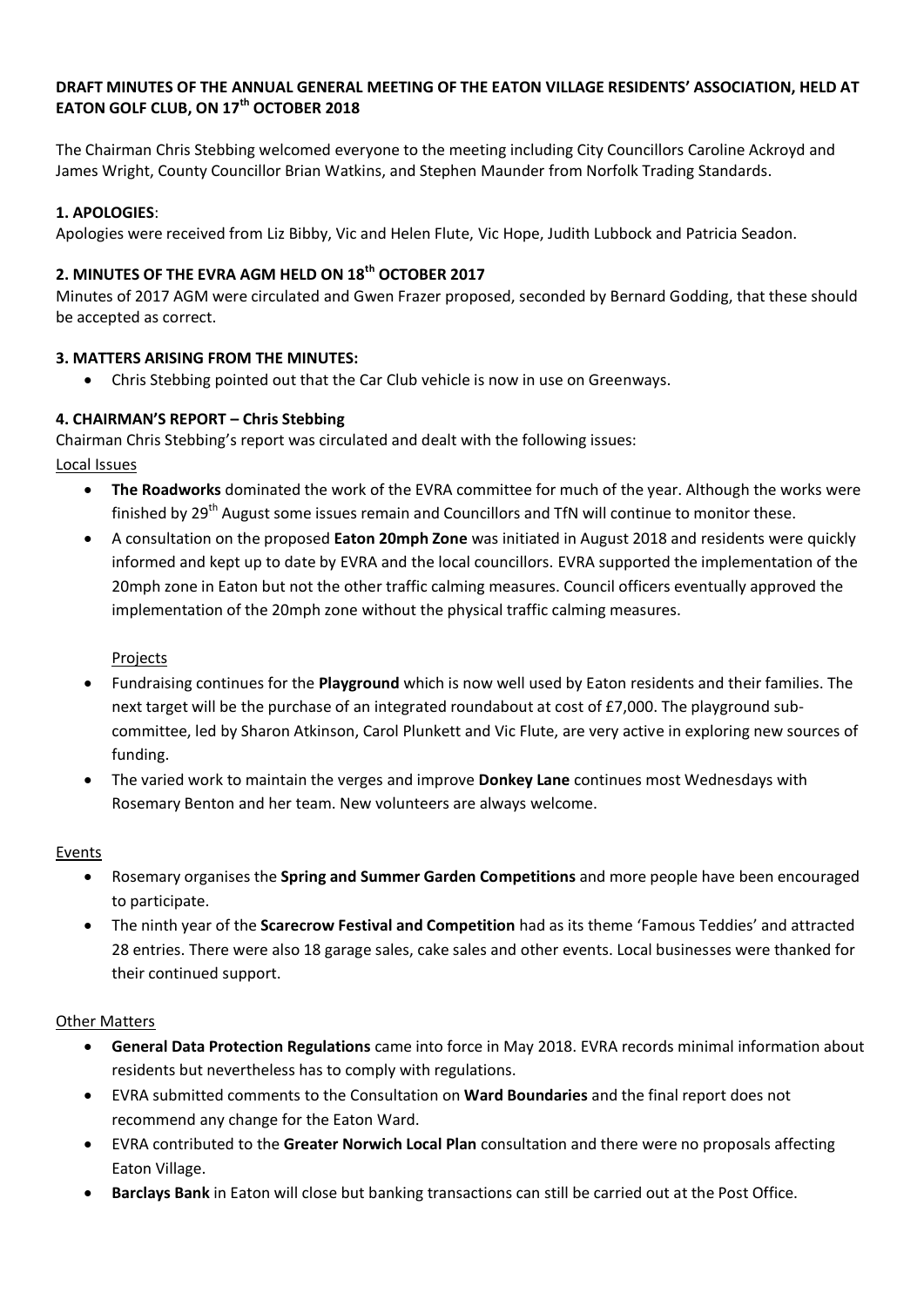Residents are kept well informed about all local issues by the **Newsletters** and the very active **Website.** Chris thanked Helen Flute and her team of distributors.

Chris thanked the Committee for their support, in particular Vic Flute. Sarah Cross was thanked for her hard work as Treasurer for the past 5 years. Chris thanked Ken Land, who is retiring, for his fastidious auditing of the accounts for nearly 30 years. He also thanked the City Councillors Caroline Ackroyd, Judith Lubbock and James Wright and County Councillor Brian Watkins for their continued support. In return Sarah thanked Chris for his tireless work on the roadworks this year.

## **5. VICE-CHAIRMAN'S REPORT – Vic Flute**

Copies of Vic's report were circulated and read by Chris Stebbing in Vic's absence.

- Vic thanked everyone who helped with the **Fun Day** especially Victoria MacDonald and Carol Plunkett.
- **CAMEO** is now established, with meetings held on the fourth Wednesday of each month except July and December. Bernard Godding is the convener of meetings.
- Vic thanked the City and County Councillors for their support.
- The **20mph limit** will be reviewed in a year and Vic explained that there is evidence that intervention by speed watch teams is effective in reducing average traffic speeds. A minimum of 12 volunteers would be required for this and interested residents were asked to contact him.

## **6. TREASURER'S REPORT - Sarah Cross**

Copies of the accounts were circulated and Sarah highlighted that 526 households had contributed subscriptions which amounted to £1,271.20. She noted that Ken Land had audited the accounts for many years but would no longer be able to do so. She proposed that a letter be sent to him with EVRA's thanks. Carol Plunkett proposed that the accounts should be signed as correct and this was seconded by Gerald Cook.

## **7. REPORT ON THE WORK OF OUR COUNCILLORS IN THE VILLAGE**

- **County Councillor Brian Watkins** spoke about the proposed 20mph zone explaining that it would be in place for a trial period of 12 months after which it would be measured and looked at again. He also asked residents to inform him of any on-going transport issues.
- The mobile library service across Norfolk would be retained but it would come four weekly in future.
- Councillor Watkins has £6,000 to spend in the community on items related to highways and he would welcome suggestion on how some of it might be spent.
- **City Councillor Caroline Ackroyd s**poke about management meetings for the transport scheme.
- Brentwood and Turnberry roads had been adopted.
- The first defibrillator battery needed replacing and she presented a bill for £235 for a new one.
- Caroline thanked EVRA for all their work and for letting her join their meetings. She thanked Sarah Cross for her work as Treasurer and presented her with a gift from the councillors.
- **City Councillor James Wright** added that there would be a review of polling stations in the coming year. This would look at the location and number of polling stations across the City.

## **8. ELECTION OF THE COMMITTEE 2018-2019**

| Chairman         | Chris Stebbing, proposed by Sarah Cross, seconded by Kath Westwell    |
|------------------|-----------------------------------------------------------------------|
| Vice-Chairman    | Vic Flute, proposed by Carol Plunkett, seconded by Naomi Godding      |
| Secretary        | Patricia Seadon, proposed by Margaret Bamford, seconded by Liz Pierce |
| <b>Treasurer</b> | Carol Plunkett, proposed by Sharon Atkinson, seconded by Sarah Cross  |